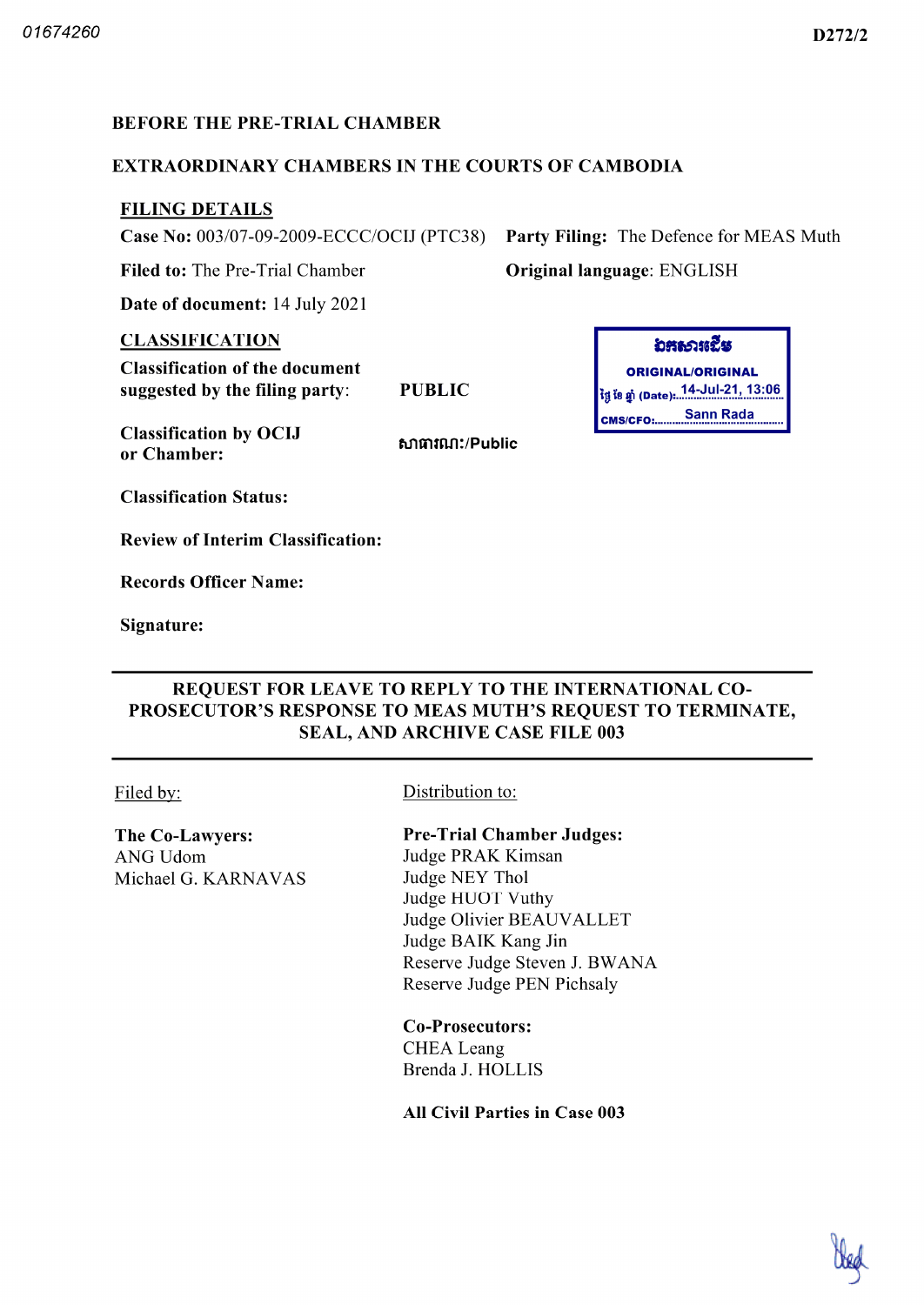D272/2

Mr. MEAS Muth, through his Co-Lawyers ("the Defence"), pursuant to Article 8.4 of the Practice Direction on filing documents before the ECCC ("Practice Direction") and the Pre-Trial Chamber's ("PTC") inherent powers, submits this Request for Leave to Reply to the International Co-Prosecutor's ("ICP") Response to MEAS Muth's Request to Terminate, Seal, and Archive Case File  $003<sup>1</sup>$  to correct the ICP's woefully inaccurate and unwarranted misrepresentations of the Defence's arguments This Request is in keeping with the Defence's due diligence obligations,  $\frac{2}{3}$  is in the interests of judicial economy, causes no appreciable delay to the proceedings and is timely filed within five days of notification of the ICP's Response in English.<sup>3</sup> The Defence requests to file this Request in English with the Khmer translation to follow since the Interpretation and Translation Unit cannot complete the translation within the standard five-day deadline for replies.<sup>4</sup>

#### I. REQUEST FOR LEAVE TO REPLY

1. An unintentional misreading of a party's submission, sloppiness in stating a party's position, or failure to provide context for an assertion can amount to a misstatement or mischaracterization warranting a reply. This is such a situation. Indeed, the Response is so uncharacteristically specious and so replete with serious misrepresentations  $-$  which regrettably, must be characterized as falsehoods – that it would appear that the otherwise principled ICP before affixing her signature to what was authored by her staff did not sufficiently review and appropriately consider the veracity of much of what is claimed and the personal innuendo directed at the Defence. Virtually every paragraph exudes deliberate mischaracterizations of the Defence's position, misleading statements, and misinformation, giving the impression that the Defence deliberately and purposefully misrepresented the

MEAS Muth's Request for Leave to Reply to the ICP's Response to MEAS Muth's



<sup>&</sup>lt;sup>1</sup> International Co-Prosecutor's Response to MEAS Muth's Request to Terminate, Seal and Archive Case File 003, 8 July 2021, D272/1 ("ICP's Response").

<sup>&</sup>lt;sup>2</sup> Due diligence requires a Charged Person's Co-Lawyers to do anything and everything to ensure that all fair trial rights are fully accorded to their client, including making all necessary legal and factual challenges, checking the veracity and accuracy of evidence gathered by the Co-Investigating Judges that is used against the Charged Person, and so on. ALASKA RULES OF PROF'L CONDUCT (2017-2018 ed.), Rule 1.3; Id., Comment to Rule 1.3. See also Code of Ethics for Lawyers Licensed with the Bar Association of the Kingdom of Cambodia, Art. 7; Law on the Statutes of the Bar (1995), Art. 58; Rule  $22(4)$ .

<sup>&</sup>lt;sup>3</sup> The ICP's Response was notified to the Defence on 9 July 2021. See Case File Officer Notification, [Filed by OCP] NEW DOCUMENT(S): CASE FILE No. 003 - ICP's Response to Meas Muth's Request to Terminate, Seal and Archive Case File 003, 9 July 2021.

<sup>&</sup>lt;sup>4</sup> Email from Interpretation and Translation Unit, "Re: Translation Request," 13 July 2021. Although the ICP's Response has only been notified in English, the Defence files this Request within standard five-day deadline under Article 8.4 of the Practice Direction to avoid any delay to the PTC's deliberations.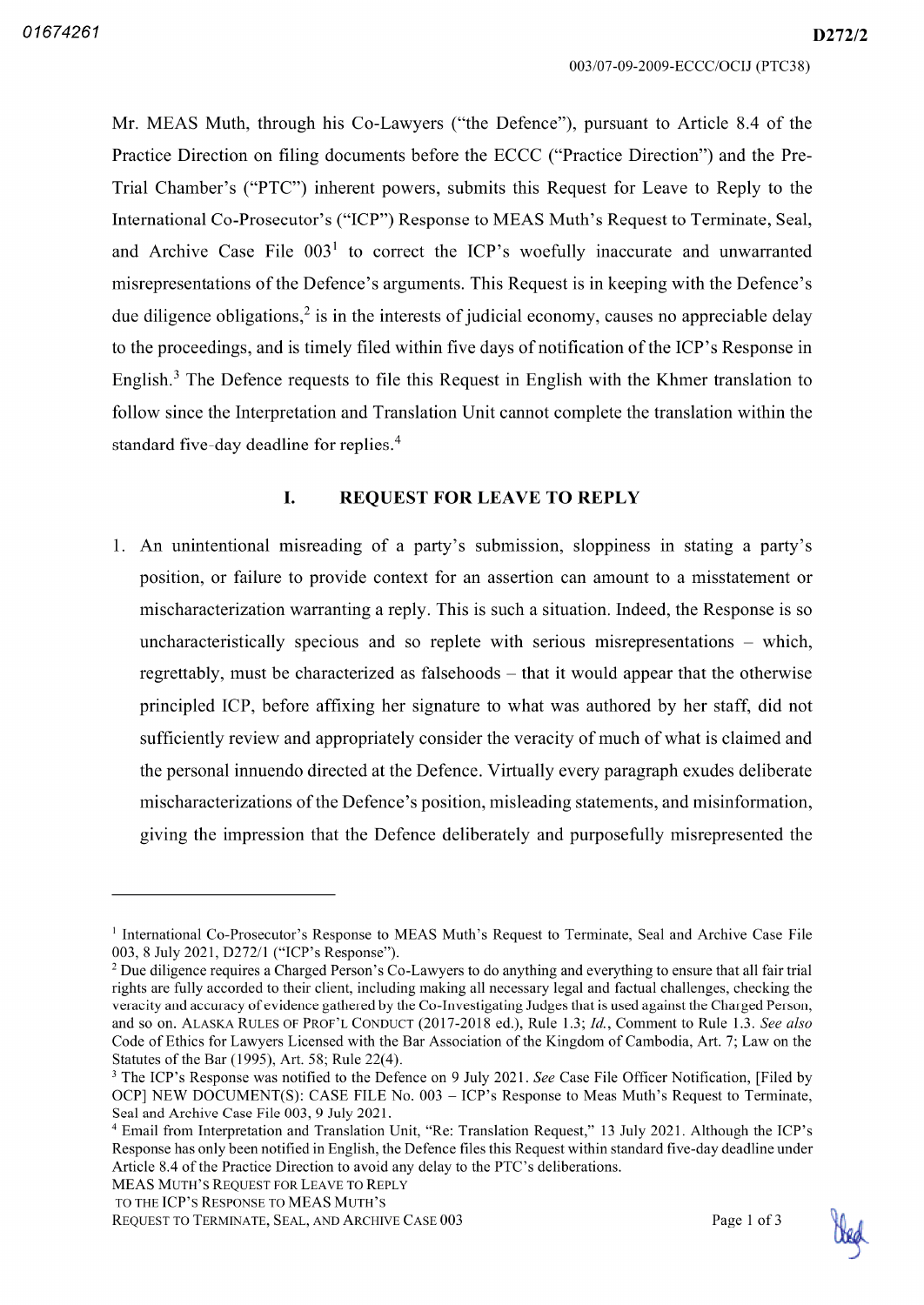D272/2

what the Defence has argued, a reply  $-$  to which the Defence is entitled under Article 8.4 of the Practice Direction  $-$  is necessary and reasonable. Out of abundance of caution, and in deference to the PTC's email instructions that no replies would be entertained.<sup>5</sup> leave to reply is sought

- 2. The PTC may decide on the issues before it through written submissions *if* a reply is granted in lieu of an oral hearing pursuant to Article 8.4 of the Practice Direction.<sup>6</sup> Given that the PTC found that a public hearing on the cross-appeals against the Closing Orders in Case 004 was not warranted<sup>7</sup> – despite having provided one to the Parties in Cases 004/1, 004/2, and  $003<sup>8</sup>$  – it is only reasonable to assume that the PTC will not exercise its discretion to hold one on the cross-requests following its Considerations.
- The PTC also has inherent authority to grant leave to reply "to be fully informed on the matter."<sup>9</sup> It *can* and *should* reconsider its email instruction that no replies would be entertained  $-$  as it did in granting the Defence's request for extension of time to respond to the ICP's Request for Conclusion of the Pre-Trial Stage of the Case 003 Proceedings.<sup>10</sup> Considering that the ICP's mischaracterizations and misrepresentations effectively constitute new arguments, practice and equity justify a reply.<sup>11</sup>



<sup>&</sup>lt;sup>5</sup> Pre-Trial Chamber's Instructions to the Parties in Case File  $N^{\circ}$  003/07-09-2009-ECCC/OCIJ (PTC37), 29 June 2021

 $6$  Article 8.4 of the Practice Direction states: "A reply to a response shall only be permitted where there is to be no oral argument on the request, and such reply shall be filed within 5 calendar days of notification of the response to which the participant is replying."

Case of YIM Tith, 004/07-09-2009-ECCC/OCIJ (PTC61), Decision on Oral Hearing in Case 004, D381/41 &  $D382/40.$ 

 $8$  See Case of IM Chaem, 004/1/07-09-2009-ECCC/OCIJ (PTC50), Scheduling Order for the Pre-Trial Chamber's Hearing on Appeal Against Closing Order, 14 November 2017, D308/1/19; Case of AO An, 004/2/07-09-2009-ECCC (OCIJ (PTC60), Scheduling Order for the Pre-Trial Chamber's Hearing on Appeals against Closing Orders, 3 June 2019, D360/14 & D395/5; Scheduling Order for the Pre-Trial Chamber's Hearing on Appeals Against Closing Orders, 24 October 2019, D266/12.

<sup>&</sup>lt;sup>9</sup> This PTC has exercised its inherent authority to grant a leave to reply, even to a document styled as a "reply" by the ICP, to "be fully informed on the matter." See Special PTC, 14-06-2016-ECCC/PTC, Public Redacted Decision on Neville Sorab's Appeal Against the Defence Support Section's Failure to Include His Application to be Placed on the List of Foreign Support Lawyers, 4 August 2016, Doc. No. 4, fn. 17.

<sup>&</sup>lt;sup>10</sup> MEAS Muth's Request for an Extension of Time to Respond to the ICP's Request for Conclusion of the Pre-Trial Stage of the Case 003 Proceedings, 25 June 2021, D271/2. Pre-Trial Chamber's Instructions to the Parties in Case File  $N^{\circ}$  003/07-09-2009-ECCC/OCIJ (PTC37), 29 June 2021.

<sup>&</sup>lt;sup>11</sup> See Prosecutor v. Kupreškić, IT-95-16-A, Decision on the Motions of Appellants Vlatko Kupreškić, Drago Josipović, Zoran Kupreškić, and Mirian Kupreškić to Admit Additional Evidence, 26 February 2001, para, 70. MEAS Muth's Request for Leave to Reply

to the ICP's Response to MEAS Muth's

REQUEST TO TERMINATE, SEAL, AND ARCHIVE CASE 003 Page 2 of 3